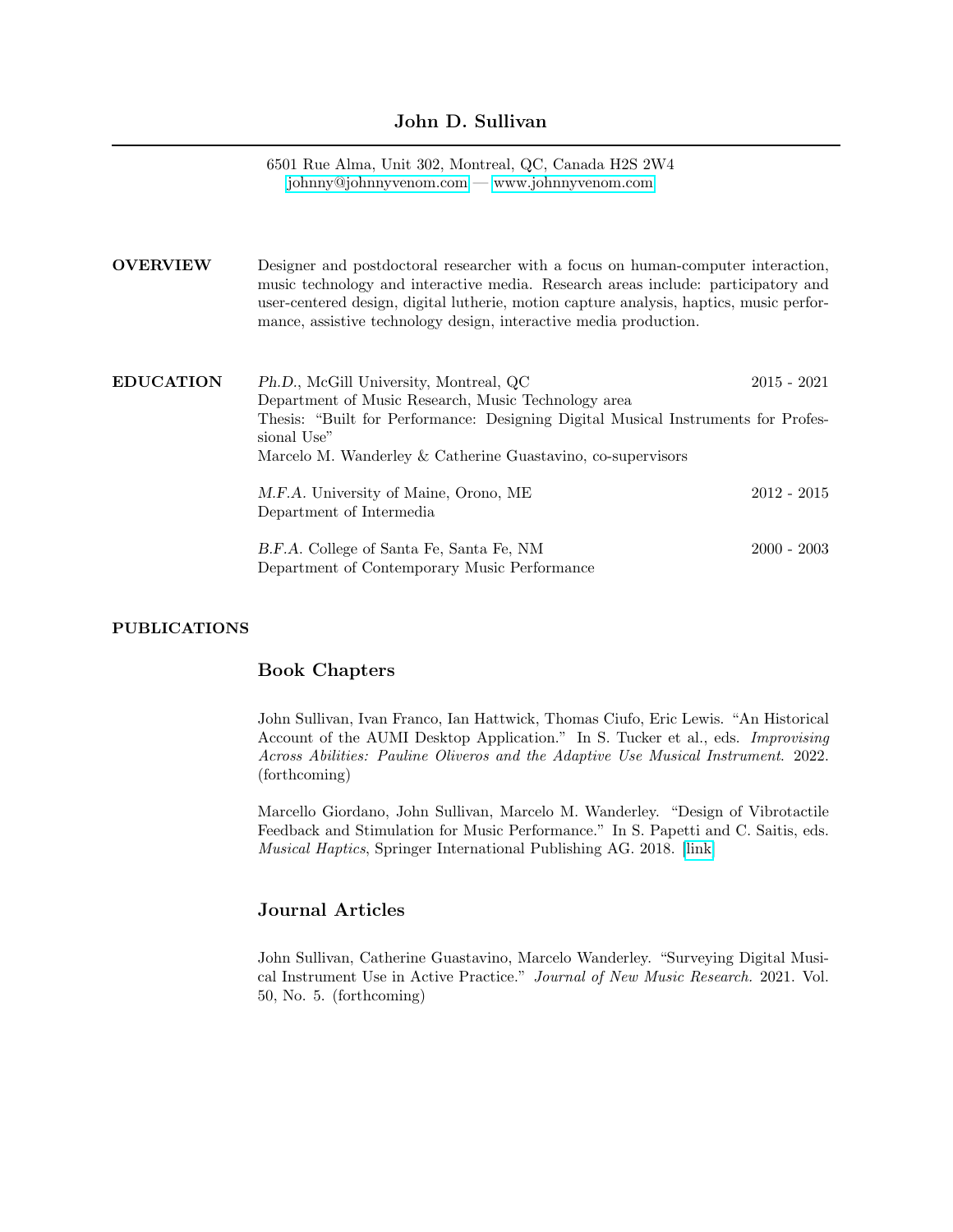## Conference Papers

Raul Masu, Adam Pultz Melbye, John Sullivan, Alexander Refsum Jensenius. "NIME and the Environment: Toward a More Sustainable NIME Practice." International Conference on New Interfaces for Musical Expression, 2021. [\[link\]](https://nime.pubpub.org/pub/4bbl5lod/draft?access=3zt8hseo)

John Sullivan, Julian Vanasse, Catherine Guastavino, Marcelo M. Wanderley. "Reinventing the Noisebox: Designing Embedded Instruments for Active Musicians" International Conference on New Interfaces for Musical Expression, 2020. [\[link\]](https://www.nime.org/proceedings/2020/nime2020_paper1.pdf)

Filipe Calegario, Marcelo M. Wanderley, João Tragtenberg, Johnty Wang, John Sullivan, Eduardo Meneses, and 4 others. "Probatio 1.0: collaborative development for a toolkit for functional DMI prototypes" International Conference on New Interfaces for Musical Expression, 2020. [\[link\]](https://www.nime.org/proceedings/2020/nime2020_paper54.pdf)

John Sullivan, Marcelo M. Wanderley. "Surveying Digital Musical Instrument Use Across Diverse Communities of Practice" International Symposium on Computer Music Multidisciplinary Research, 2019. [\[link\]](http://idmil.org/wp-content/uploads/2017/03/cmmr2019_sullivan_surveying_dmi_use.pdf)

John Sullivan, Marcelo M. Wanderley. "Stability, Reliability, Compatibility: Reviewing 40 Years of DMI Design" International Sound & Music Computing Conference, 2018. [\[link\]](http://idmil.org/wp-content/uploads/2017/03/Sullivan-Wanderley-2018-Stability-Reliability-Compatibility-Reviewing-40-Years-of-DMI-Design.pdf)

John Sullivan, Alexandra Tibbitts, Brice Gatinet, Marcelo M. Wanderley. "Gestural Control for Augmented Instrumental Performance: A Case Study of the Concert Harp." International Conference on Movement and Computing. 2018. [\[link\]](http://idmil.org/wp-content/uploads/2017/03/Sullivan-et-al.-2018-Gestural-Control-of-Augmented-Instrumental-Performance.pdf)

Sandeep Bhagwati, Isabelle Cossette, Joanna Berzowska, Marcelo M. Wanderley, John Sullivan, and 9 others. "Musicking the Body Electric: The 'Body:Suit:Score' as a polyvalent score interface for situational scores." TENOR Conference. 2016. [\[link\]](http://idmil.org/wp-content/uploads/2017/03/bhagwati-et-al-bodySuitScore.pdf)

John Sullivan. "Noisebox: Design and Prototype of a New Digital Musical Instrument." International Computer Music Conference. 2015. [\[link\]](http://idmil.org/wp-content/uploads/2017/03/sullivan-icmc2015.pdf)

## Under Review

John Sullivan, Marcelo Wanderley, Catherine Guastavino. "From Fiction to Function: Imagining New Instruments Through Design Workshops."

| <b>AWARDS AND</b> | CIRMMT Student Award                                                               | $2016/17$ , $2018/19$ , $2019/20$ |
|-------------------|------------------------------------------------------------------------------------|-----------------------------------|
| <b>HONORS</b>     | Funding for independent and collaborative research:                                |                                   |
|                   | "The Bionic Harp" $(2019/20)$                                                      |                                   |
|                   | "Building performance practice around new instruments: A longitudinal study of the |                                   |
|                   | Noisebox" $(2018/19)$                                                              |                                   |
|                   | "Harp Gesture Acquisition for the Control of Audiovisual Synthesis" $(2016/17)$    |                                   |
|                   | CIRMMT Travel Award                                                                | 2018, 2019                        |
|                   | Travel funding to present at the following conferences:                            |                                   |
|                   | "Costured Control of Augmented Instrumental Deptermaneou A Case Study of the       |                                   |

"Gestural Control of Augmented Instrumental Performance: A Case Study of the Concert Harp" MOCO, Genoa. (2018)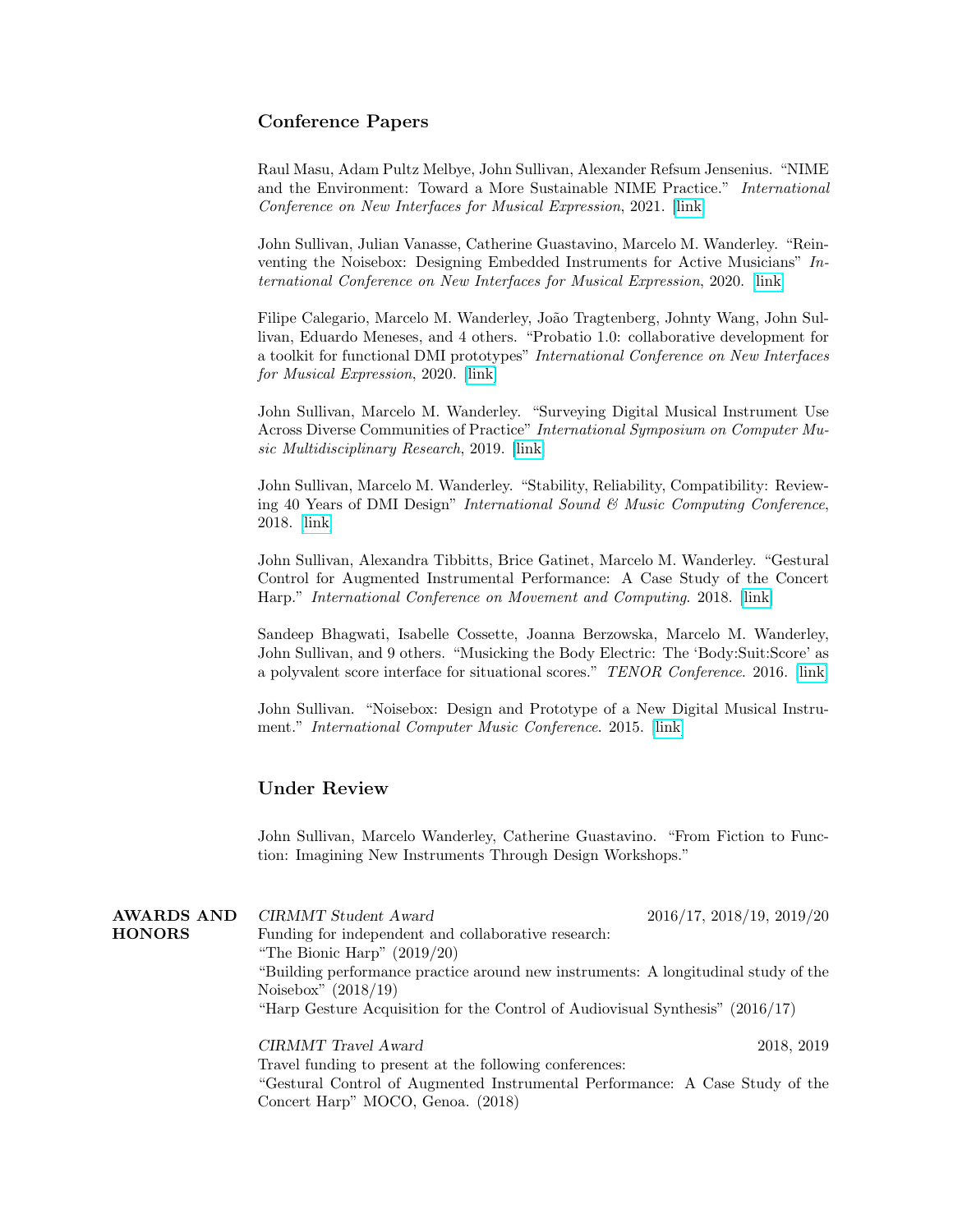|                                        | "Surveying Digital Musical Instrument Use Across Diverse Communities of Practice"<br>CMMR, Marseille. (2019)                                                                                                                                      |  |
|----------------------------------------|---------------------------------------------------------------------------------------------------------------------------------------------------------------------------------------------------------------------------------------------------|--|
|                                        | Foreign Language and Area Studies (FLAS) Summer Fellowship<br>2015<br>Fellowship for language and international studies in Québec, funded by the United<br>States Department of Education.                                                        |  |
|                                        | Chase Distinguished Research Assistantship, University of Maine<br>2015<br>Funding for 1 year Graduate Research Traineeship at McGill University.                                                                                                 |  |
|                                        | MFA Research Grant, University of Maine<br>2013, 2014, 2105<br>Funding for three individual projects in interactive media production and design.                                                                                                  |  |
|                                        | Graduate Student Government Research Grant, University of Maine<br>2013, 2014<br>Funding for two year-long research projects in interactive media design and multime-<br>dia documentary work.                                                    |  |
| <b>INVITED</b><br><b>TALKS</b>         | Engineered Expression: Digital Instruments in Performance. (workshop)<br>2021<br>Massachusetts Institute of Technology, Cambridge, MA.<br>Title: "Design for Performance: Researching User-Driven Approaches to DMI Design<br>for Professionals." |  |
|                                        | RPI Arts Graduate Colloquium, Rensselaer Polytechnic Institute, Troy, NY.<br>2020<br>Title: "Designing Purpose Built Musical Instruments."                                                                                                        |  |
|                                        | Colloquium d'études supérieures en composition et création sonore.<br>2020<br>University of Montreal, Canada.<br>Title: "Augmenting Harp Performance." with Alexandra Tibbitts.                                                                   |  |
|                                        | Visiting Artist Lecture Series. University of Maine, Orono, ME<br>2017<br>Title: "Music Interaction Research and Digital Musical Instrument Design."                                                                                              |  |
| <b>CONFERENCE</b><br><b>ACTIVITIES</b> | John Sullivan, Adam Pultz Melbye, Raul Masu. "NIME Eco Wiki Workshop." Work-<br>shop at the International Conference on New Interfaces for Musical Expression. 2021.<br>Shanghai, China. (upcoming)                                               |  |
|                                        | John Sullivan. "Designing movement-based digital musical instruments." Presenta-<br>tion at the RITMO International Motion Capture Workshop. 2018. Oslo. Norway.                                                                                  |  |
|                                        | John Sullivan, Sherrie Tucker. "Improvising Across Abilities: Pauline Oliveros and<br>the Adaptive Use Musical Instrument." Presentation at The OHMI Conference and<br>Awards. 2018. Birmingham, U.K.                                             |  |
|                                        | Alexandra Tibbitts, John Sullivan, Ólafur Bogason, Brice Gatinet. "A Method for<br>Gestural Control of Harp Performance." Performance at the International Conference<br>on Live Interfaces. 2018. Porto, Portugal.                               |  |
|                                        | John Sullivan, Aditya Tirumala Bukkapatnam, Marcelo M. Wanderley. "Mid-Air<br>Haptics for Digital Musical Instruments." Workshop at the Conference on Human<br>Factors in Computing Systems (CHI). 2018. Montréal, QC, Canada.                    |  |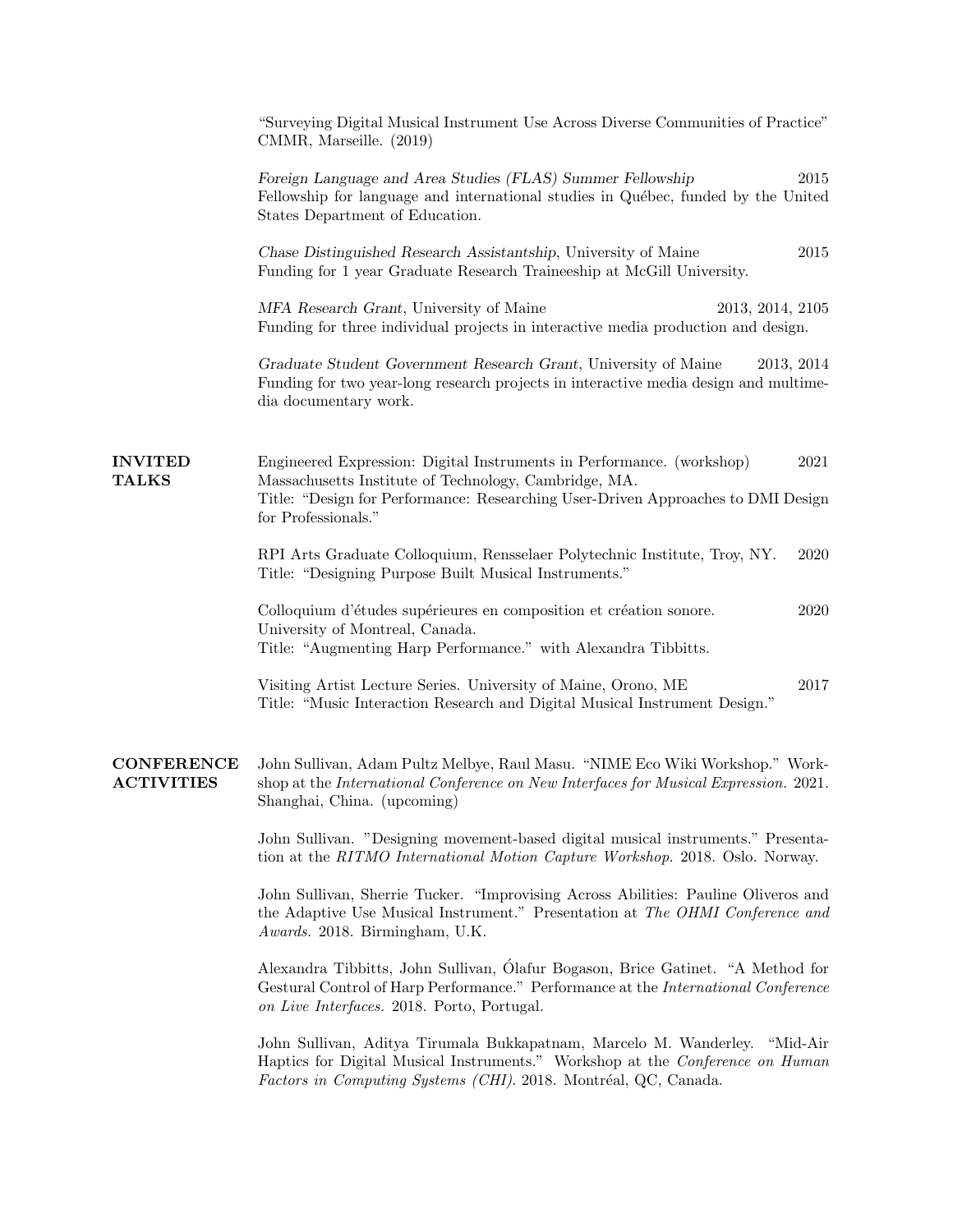|                                      | John Sullivan. "Hands on with AUMI v.4." Workshop at the International Sympo-<br>sium on Adaptive Technology in Music and Art. 2017. Troy, NY, USA.                                                                               |
|--------------------------------------|-----------------------------------------------------------------------------------------------------------------------------------------------------------------------------------------------------------------------------------|
|                                      | John Sullivan, Marcello Giordano, Deborah Egloff, Marcelo M. Wanderley. "Tactile<br>Augmented Wearables for Delivery of Complex Musical Score Information." Musical<br>Haptics workshop at <i>EuroHaptics</i> . 2016. London, UK. |
|                                      | John Sullivan, Marcello Giordano, Marcelo M. Wanderley, et al. "Tactile Recognition<br>for Musical Score Delivery" Demonstration at EuroHaptics. 2016. London, UK.                                                                |
| <b>TEACHING</b><br><b>EXPERIENCE</b> | Course Lecturer<br>2016, 2017, 2018, 2019, 2020<br>New Media Production I<br>McGill University, Montreal, Canada.                                                                                                                 |
|                                      | Invited Lecturer<br>2019<br>Interfaces Digitales para Actos en Vivo: Principios y Personalización (Digital Inter-<br>faces for Live Events: Principles and Personalization)<br>Pontifica Universidad Javeriana, Bogotá, Colombia. |
|                                      | 2013<br>Teaching Assistant<br>An International Perspective on New Media, Media Art and Digital Culture<br>University of Maine, Orono, ME.                                                                                         |
| <b>RESEARCH</b><br><b>POSITIONS</b>  | Shared Reality Laboratory<br>$2021$ - present<br>Postdoctoral researcher, McGill University<br>Audio-haptic design lead, IMAGE (Internet Multimodal Access to Graphical Explo-<br>ration) project [link]                          |
|                                      | Input Devices and Music Interaction Laboratory<br>$2014$ - present<br>Research Assistant, McGill University<br>Research and support for general lab activities, website design                                                    |
|                                      | Center for Interdisciplinary Research in Music Media and Technology<br>2017<br>Research Assistant, Montréal, Canada<br>Advanced motion capture research for industrial-academic collaboration                                     |
|                                      | Augmented Instruments Laboratory, C4DM, Queen Mary University<br>2018<br>CIRMMT Inter-Centre Research Exchange, London, UK<br>Collaborative research with Drs. A. McPherson and F. Morreale                                       |
|                                      | ASAP Media Services, New Media Lab<br>$2012 - 2014$<br>Research assistant, University of Maine<br>Research, web design and software development for academic and industry clients                                                 |
| <b>SERVICE</b>                       | Poster and Demo Co-Chair<br>2022<br>International Conference on New Interfaces for Musical Expression (NIME)                                                                                                                      |
|                                      | Environmental Officer<br>$2020$ - present<br>International Conference on New Interfaces for Musical Expression (NIME)                                                                                                             |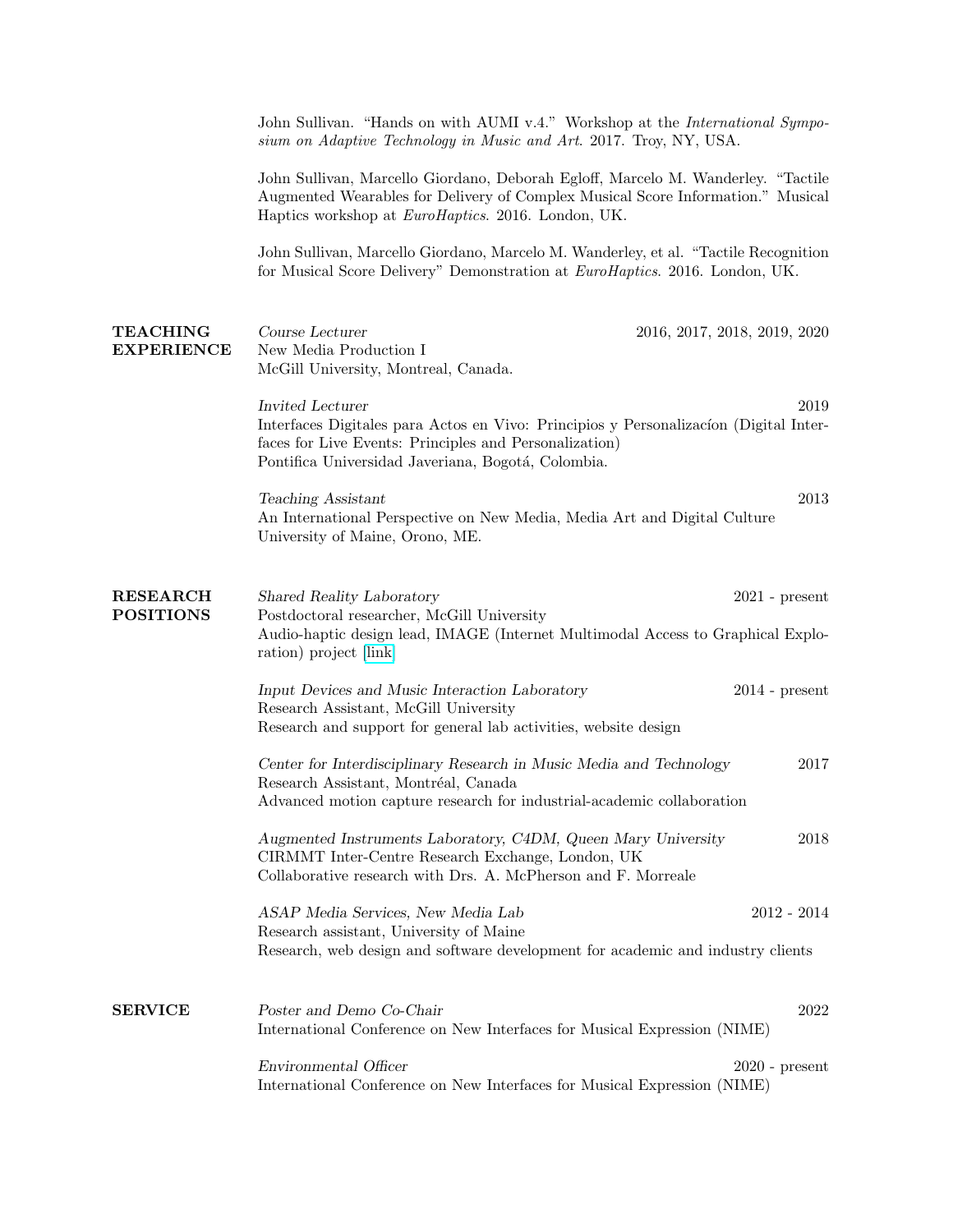| Digital Tools Committee and Design Consultation Team                         | $2018$ - present |
|------------------------------------------------------------------------------|------------------|
| International Institute for Critical Studies in Improvisation (IICSI)        |                  |
|                                                                              |                  |
| Executive Board, Student Representative                                      | $2018 - 2019$    |
| Centre for Interdisciplinary Research in Music Media and Technology (CIRMMT) |                  |
|                                                                              |                  |
| Board of Directors, Founding Member                                          | $2016 - 2019$    |
| New Music World, New York (Joel Chadabe, chair)                              |                  |

# Peer reviewer

| International Conf. on New Interfaces for Musical Expression (meta-reviewer) 2022 |                  |
|-----------------------------------------------------------------------------------|------------------|
| International Conf. on New Interfaces for Musical Expression                      | 2021             |
| EAI Endorsed Transactions on Creative Technologies (journal)                      | 2021             |
| Human Technology (journal)                                                        | 2020             |
| International Computer Music Conference                                           | 2016, 2017, 2018 |

#### SELECTED Music Releases

CREATIVE WORKS

| Tin, Megan Jo Wilson [link]                          | 2016 |
|------------------------------------------------------|------|
| Ancient Open Allegory Oratorio, Post Provost [link]  | 2012 |
| Be Prepared!, Town Founder  link                     | 2012 |
| Experiments, demos $\&$ b-sides, Johnny Venom [link] | 2012 |
| Anjuli EP, Sea Level  link                           | 2011 |
| Soulful Noise EP, EastWave Radio [link]              | 2010 |
| A Moving Train, Jaye Drew [link]                     | 2009 |

# Installation and Interactive Media

| Inside Out, interactive installation. With M. Schumacher and G. Boyes.<br>Nuit Blanche Festival, Montréal, QC, Canada. link | 2015 |
|-----------------------------------------------------------------------------------------------------------------------------|------|
| High Striker!, site-specific multimedia installation. With J. Carney.<br>IMRC Center, Orono, ME, USA. link                  | 2014 |
| four SQUARE: Death by Pop Song, interactive installation. With S. Levi.<br>IMRC Center, Orono, ME, USA link                 | 2013 |